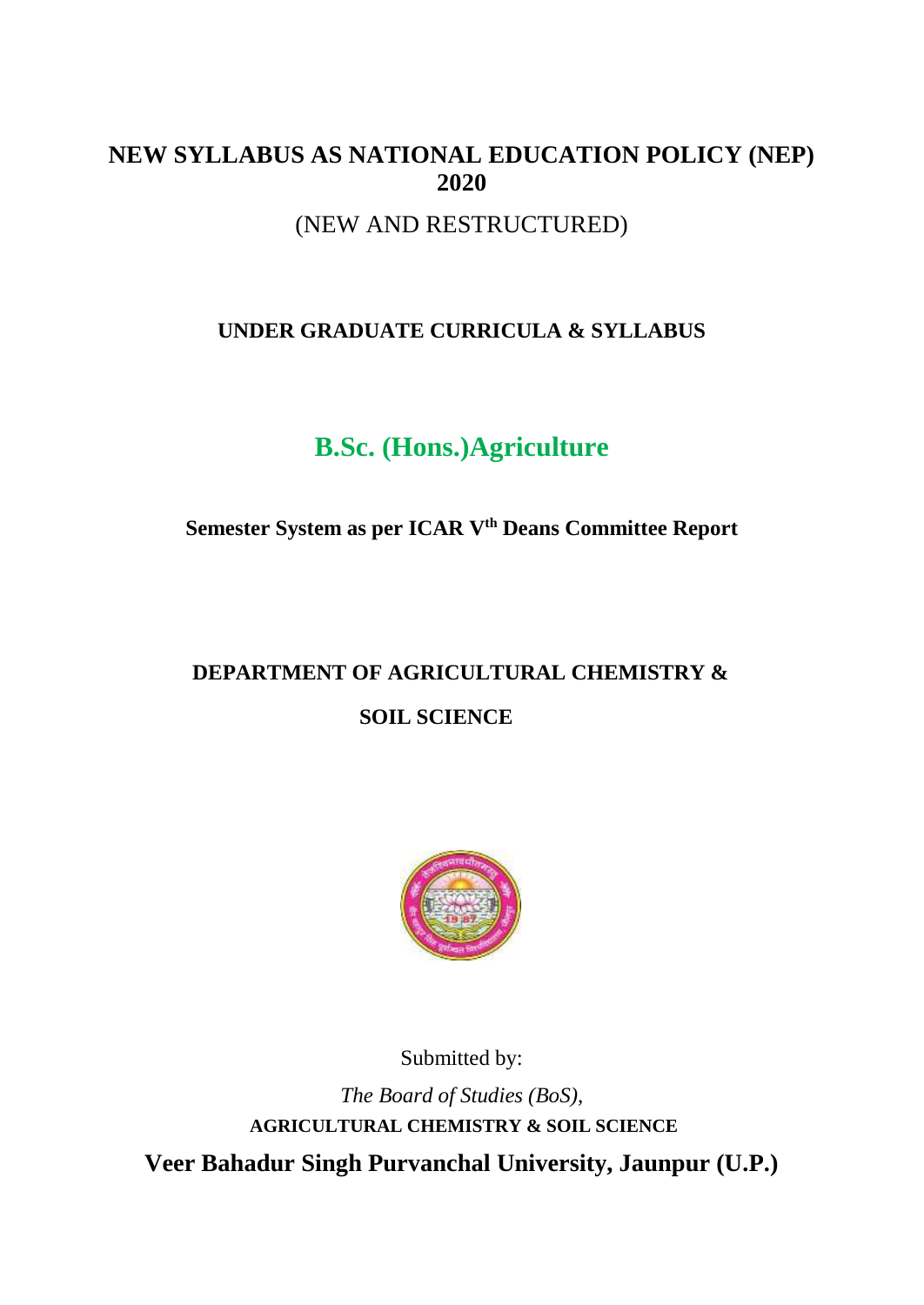## **Minutes of Board of Studies (***BoS)* **held on 24.05.2021**

A meeting of Board of Studies *(BoS)* of *Agricultural Chemistry & Soil Science* was held on dated **24.05.2021** at **10.00 AM** via online mode (ZOOM App).The following members were present:

| Dr. Awadhesh Kumar Singh        | Associate Professor & Head<br>Deptt. of Agril. chemistry & Soil Science<br>P.G. College, Ghazipur, (U.P.)        | Convener               |
|---------------------------------|------------------------------------------------------------------------------------------------------------------|------------------------|
| 2. Dr. Raghawendra Pratap Singh | Associate Professor & Head<br>Deptt. of Agril. chemistry & Soil Science<br>Udai Pratap College, Varanasi, (U.P.) | <b>External Member</b> |
| 3. Dr. Dilip Kumar Sharma       | <b>Assistant Professor</b><br>Deptt. of Agril. chemistry & Soil Science<br>B.R.D.P.G. College, Deoria, (U.P.)    | <b>External Member</b> |

The above said meeting of Board of Studies (BoS) of *Agricultural Chemistry & Soil Science* was organized to consider and approve the Curricula & Syllabus developed as per *National Education Policy (NEP) 2020* (available at [https://uphed.gov.in/page/council/en/nep-2020\)](https://uphed.gov.in/page/council/en/nep-2020) for the *Department of Agricultural Chemistry & Soil Science* under B.Sc.(Hons.) Agriculture Programme in compliance of letter संख्या - 1065/सततर-3-2021-16(26)/2011, दिनांक 20.04.2021 and संख्या-1073/सततर-3-2021-8(20)/2020, दिनांक 30.04.2021.

After detailed discussion, the *BoS* have unanimously approved the proposed syllabus for the *Department of Agricultural Chemistry & Soil Science* under B.Sc. (Hons.) Agriculture Programme and recommended that it may be implemented from the Academic Year 2021-22 onwards.

**(External member) (External member)** Deptt. of Agril. chemistry & Soil Science Deptt. of Agril. chemistry & Soil Science

**Dr. Dilip Kumar Sharma Dr. Raghawendra Pratap Singh** Assistant Professor **Associate Professor & Head** B.R.D.P.G. College, Deoria, (U.P.) Udai Pratap College, Varanasi, (U.P.)

**Dr. Awadhesh Kumar Singh Convener** Associate Professor & Head Deptt. of Agril. chemistry & Soil Science P.G. College, Ghazipur, (U.P.)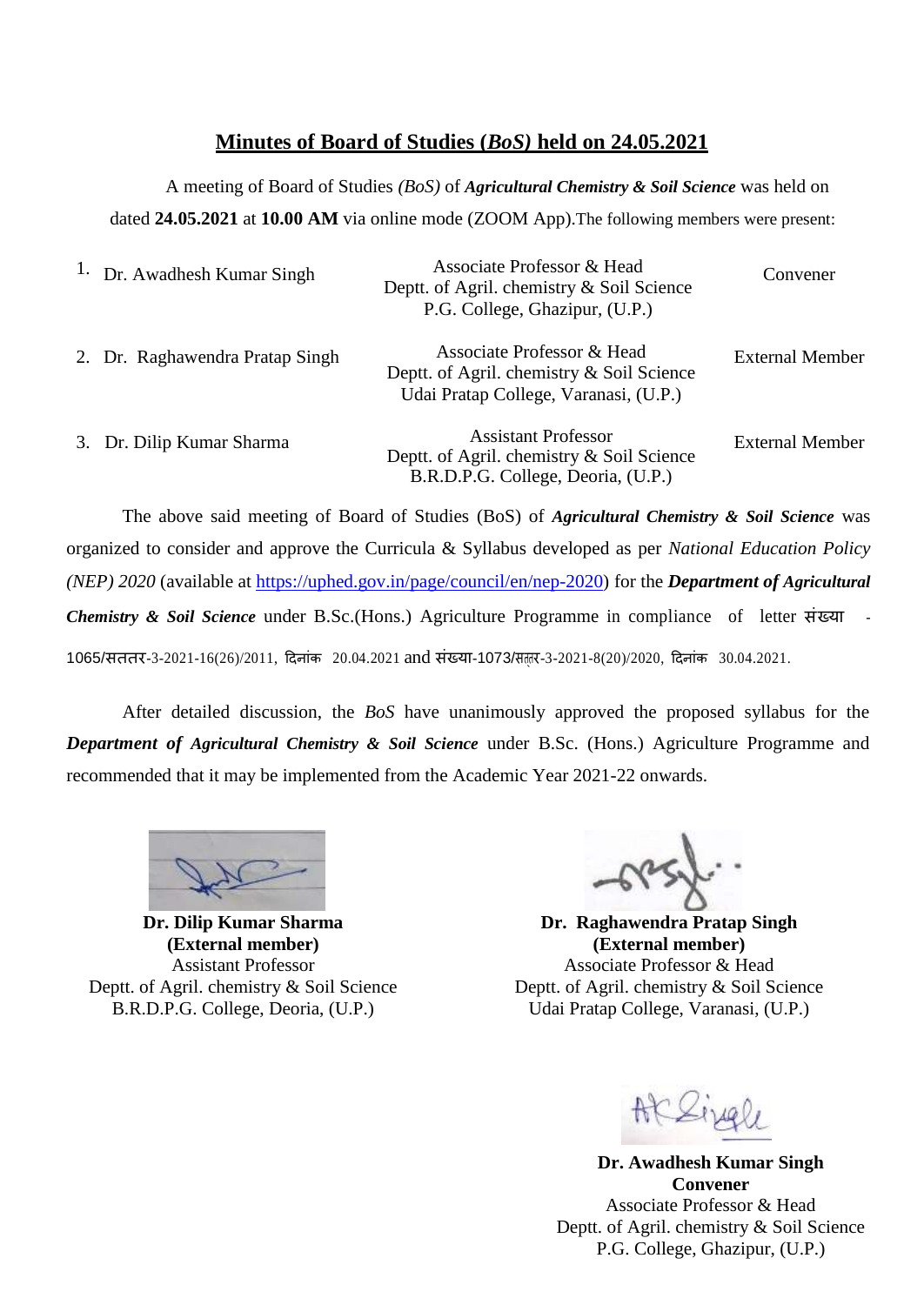# **DEPARTMENT OF AGRICULTURAL CHEMISTRY & SOIL SCIENCE**

| <b>Course Code</b> | <b>Course Title</b>                                | <b>Credits Hours</b> |
|--------------------|----------------------------------------------------|----------------------|
| $AG-103$           | <b>Fundamentals of Soil Science</b>                | $3(2+1)$             |
| $AG-202$           | <b>Fundamentals of Plant Biochemistry</b>          | $3(2+1)$             |
| $AG-304$           | Agricultural Microbiology                          | $2(1+1)$             |
| $AG-404$           | Problematic Soils and their Management             | $2(1+1)$             |
| $AG-511$           | Geo-Informatics, Nano Technology                   | $2(1+1)$             |
| AG- $603$          | Manures, Fertilizers and Soil Fertility Management | $3(2+1)$             |
| $AGE-52$           | Biopesticides & Biofertilizers (Elective Course)   | $3(2+1)$             |
| $AGE-56$           | Agrochemicals (Elective Course)                    | $3(2+1)$             |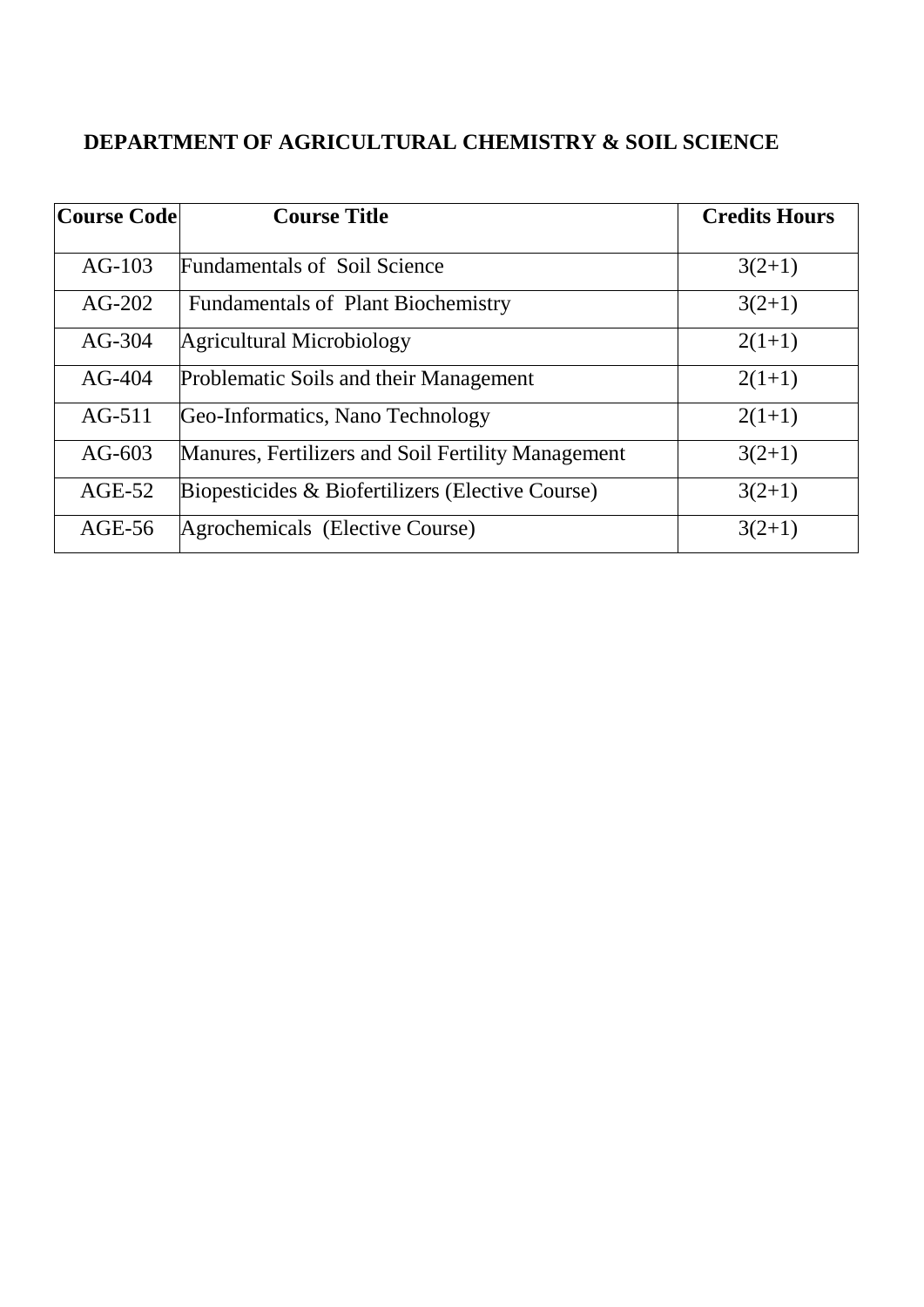# **AGRICULTURAL CHEMISTRY & SOIL SCIENCE**

#### **1. Fundamentals of Soil Science 3(2+1)AG-103**

#### **Theory**

Soil as a natural body, Pedological and edaphological concepts of soil; Soil genesis: soil forming rocks and minerals; weathering, processes and factors of soil formation; Soil Profile, components of soil; Soil physical properties: soil-texture, structure, density andporosity, soil colour, consistence and plasticity; Elementary knowledge of soil taxonomy. Classification of soils of India; Soil water retention, movement and availability; Soil air, composition, gaseous exchange problem and plant growth. Soil temperature; source, amount and flow of heat in soil: effect on plant growth. Soil reaction-pl I. EC, soil acidity and alkalinity, buffering, effect of pH on nutrient availability; soil colloids - inorganic and organic; silicate clays: constitution and properties; sources of charge; ion exchange, cation exchange capacity.base saturation; soil organic matter: composition, properties and its influence on soil properties;humic substances - nature and properties. Soil pollution-behaviour of pesticides and inorganiccontaminants, prevention and mitigation of soil pollution.

#### **Practical**

Study of soil profile in field. Study of soil sampling tools, collection of representative soil sample, its processing and storage. Study of soil forming rocks and minerals. Determination of soil density, moisture content and porosity. Determination of soil texture byfeel method. Determination of soil pl-I and electrical conductivity. Study of soil map. Estimation of organic matter content of soil. Estimation of  $CO<sub>3</sub>$  and  $HCO<sub>3</sub>$  in soil water.

### **2. Fundamentals of Plant Biochemistry 3(2+1) AG-202**

#### **Theory**

Biochemistry-introduction, scope and Importance in agriculture. Carbohydrate: Importance and classification of Monosaccharides, Disaccharides and Polysaccharides. Lipid: Importance and classification; Structures and properties of fatty acids; lipids. Proteins: Importance of proteins and classification; Structures. Amino acid-definition, classification and important function. Structural organization of proteins. Enzymes: General properties; Classification; Mechanism of action; classification of vitamin structure role and its deficiency symptoms. Introduction to allosteric enzymes. Nucleic acids: Importance and classification; Structure of Nucleotides. Metabolism of carbohydrates: Glycolysis.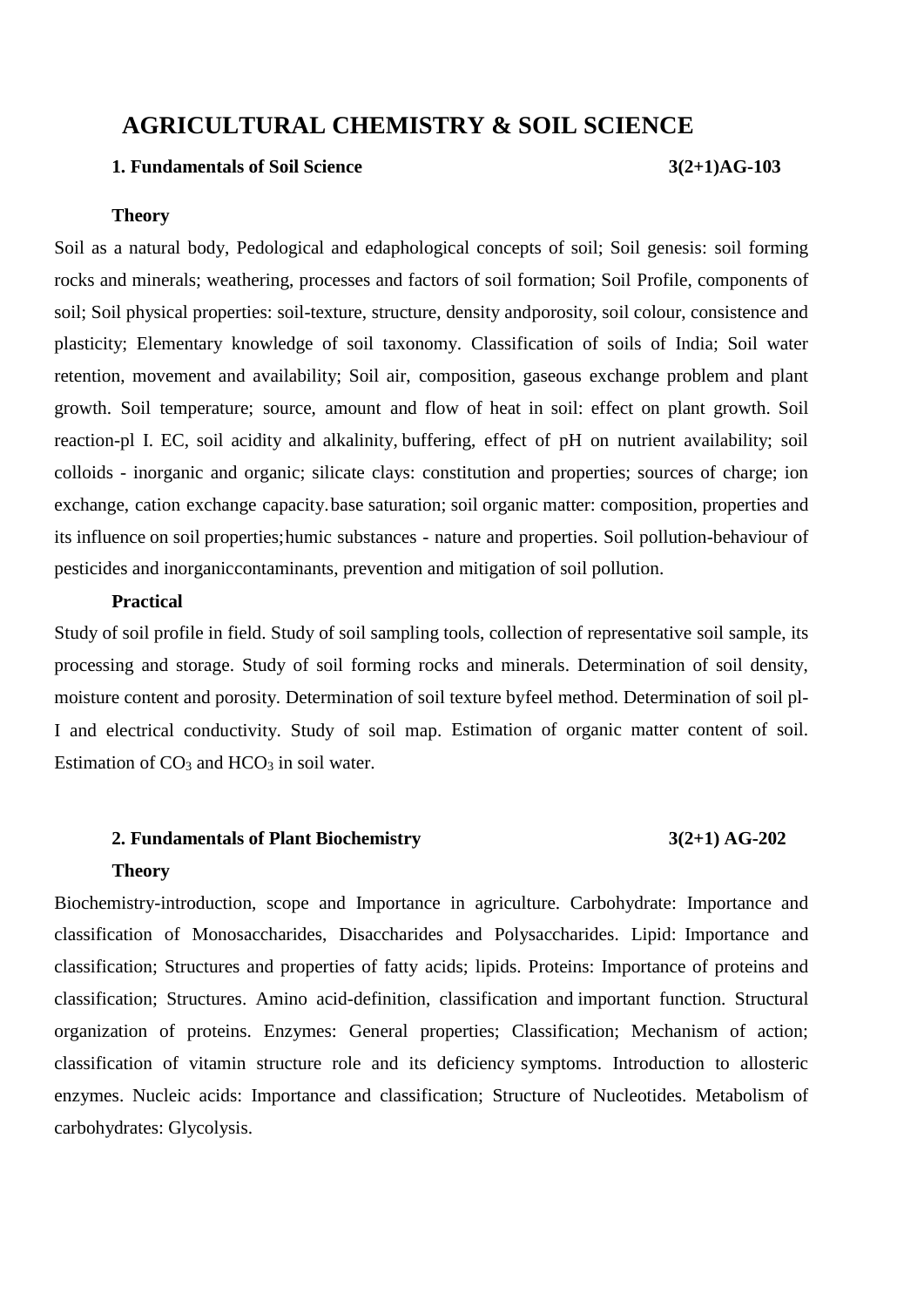### **Practical**

Qualitative tests of carbohydrates and amino acids. Quantitative estimation of glucose/ proteins. Titration methods for estimation of amino acids/lipids, Paper chromatography Monosaccharides. Estimation of Ca, Ca0 and CaCO3 in Hcl extract. Estimation of reducing and non reducing in cane sugar and jaggary.

### **3. Agricultural Microbiology 2(1+1)AG-304**

#### **Theory**

Introduction of Microbial world: Prokaryotic and eukaryotic microbes. Bacteria: cell structure, chemoautotrophy, photo autotrophy, growth. Role of microbes in soil fertility and crop production: Carbon, Nitrogen, Phosphorus and Sulphur cycles. Biological nitrogen fixationsymbiotic, associative and a symbiotic. Azolla, blue green algae and mycorrhiza. Rhizosphere and phyllosphere. Microbes in human welfare: biofertilizers, biopesticides, biofuel production and biodegradation. Microbial degradation oforganic matter in soil. Cellulose decomposing microbes for composed preparation & vermi compost. Soil organisms: macro and micro organisms, their beneficial and harmful effects.

#### **Practical**

Introduction to microbiology laboratory and its equipments; principles of microscopy. Methods of sterilization. Nutritional media and their preparations. Enumeration of microbial population in soilbacteria. fungi, actinomycetes. Methods of isolation and purification of microbial cultures. Isolation of Rhizobium from legume root nodule. Isolation of Azotobacterfrom soil. Isolation of Azospirillum from roots. Isolation of BGA. Staining and microscopic examination of microbes.

# **4. Problematic Soils and their Management (New) 2(1+1) AG-404**

#### **Theory**

.

Soil quality and health, Distribution of Waste land and problem soils in India. Their categorization based on properties. Reclamation and management of Saline and sodic soils, Acid soils. Acid Sulphate soils. Eroded and Compacted soils. Flooded soils, & Polluted soils. Irrigation water quality and standards, utilization of saline water in agriculture. Remote sensing and GIS in diagnosis and management of problem soils. Multipurpose tree species, bioremediation through MPTs of soils. land capability and classification, land suitability classification. Problematic soils under different Agro-ecosystems.

### **Practical**

Determination of pH & Ec in soil and water. Lime and gypsum requirement in soil, ESP and SAR in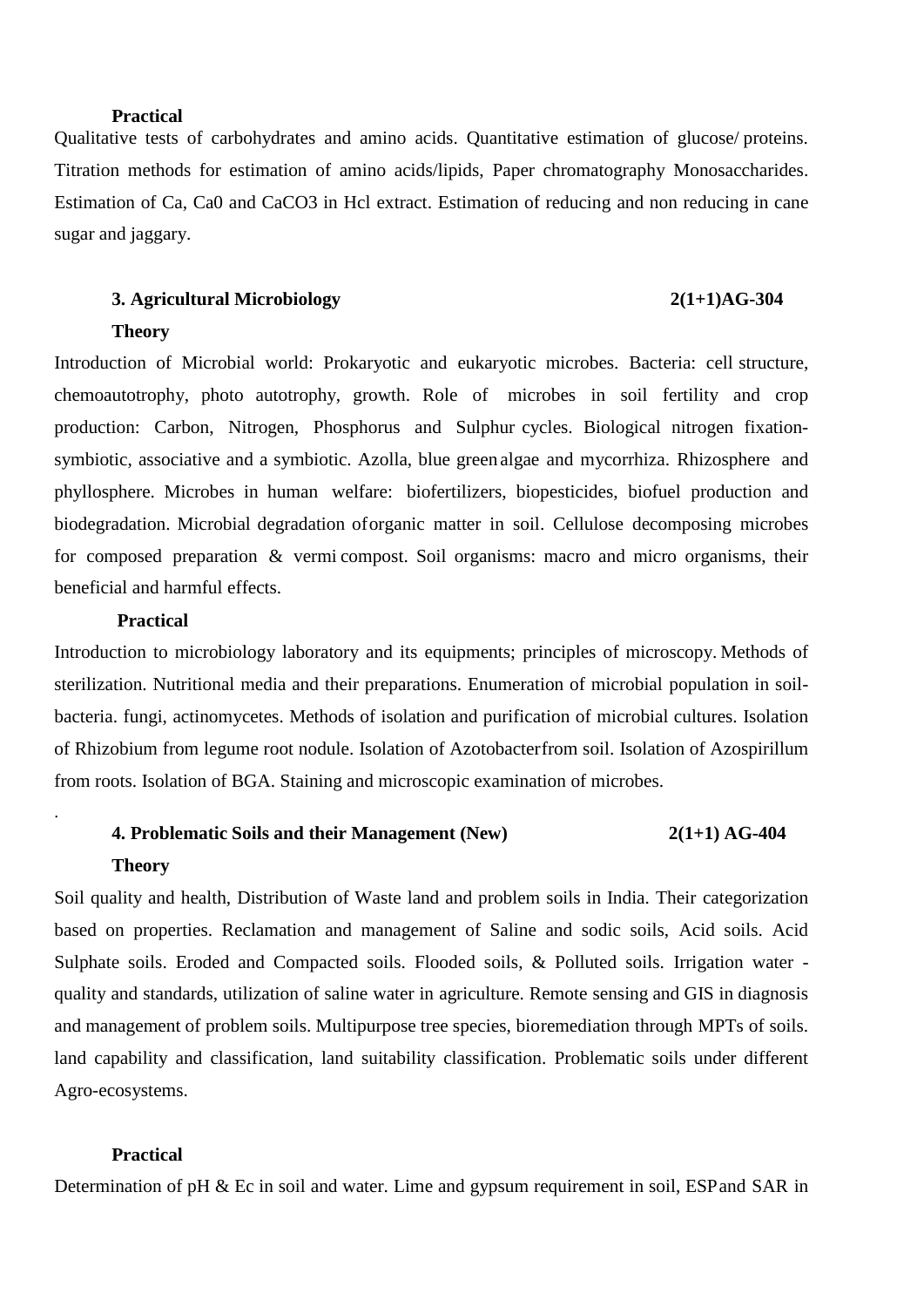Soils. Application of remote sensing and GIS in delineating problematic soil in LIP. Visit problematic soil in U.P.

# **5. Geo-informatics and Nano-technology 2(1+1) AG-511 Theory**

Geo-informatics- definition concepts, tool and techniques; their use in Precision Agriculture. Crop discrimination and yield monitoring, soil mapping; fertilizer recommendation using geospatial technologies: Spatial data and their management in GIS; Remote sensing concepts and application in agriculture; Image processing and interpretation; Global positioning system (GPS), components and its functions; Nanotechnology, definition, concepts and techniques, brief introduction about nanoscale effects, nano-particles, nano- pesticides, nano-fertilizers, nano-sensors. Use of nanotechnology in seed, water, fertilizer, plant protection for scaling-up farm productivity.

#### **Practical**

.

Introduction to GIS software, Introduction to image processing software. Visual interpretation of remote sensing images. Generation of spectral profiles of different objects. Supervised and unsupervised classification and acreage estimation.. Multispectral remote sensing for soil mapping. Creation of thematic layers of soil fertility based on GIS. Creation of productivity and management zones. Fertilizers recommendations based of VRT and STCR techniques. Crop stress (biotic/abiotic) monitoring using geospatial technology. Use of GPS for agricultural survey. Formulation. characterization and applications of nanoparticies in agriculture. Projects formulation and execution related to precision farming.

# **6. Manures, Fertilizers and Soil Fertility Management 3(2+1) AG-603 Theory**

Introduction and importance of organic manures, properties and methods of preparation of bulky and concentrated manures. Green/leaf manuring. Fertilizer recommendation approaches. Integrated nutrient management. Chemical fertilizers: classification, composition and properties of major nitrogenous, phosphatic. potassic fertilizers, secondary & micronutrient fertilizers, Complex fertilizers, nano fertilizers Soil amendments. Fertilizer Storage, FertilizerControl Order. History of soil fertility and plant nutrition, criteria of essentiality, role. deficiency and toxicity symptoms of essential plant nutrients, Mechanisms of nutrient transport to plants, factors affecting nutrient availability to plants. Chemistry of soil nitrogen. phosphorus, potassium, calcium, magnesium, sulphur and micronutrients. Soil fertility evaluation. Soil testing. Critical levels of different nutrients in soil. Forms of nutrients in soil, plant analysis. rapid plant tissue tests. Indicator plants. Methods of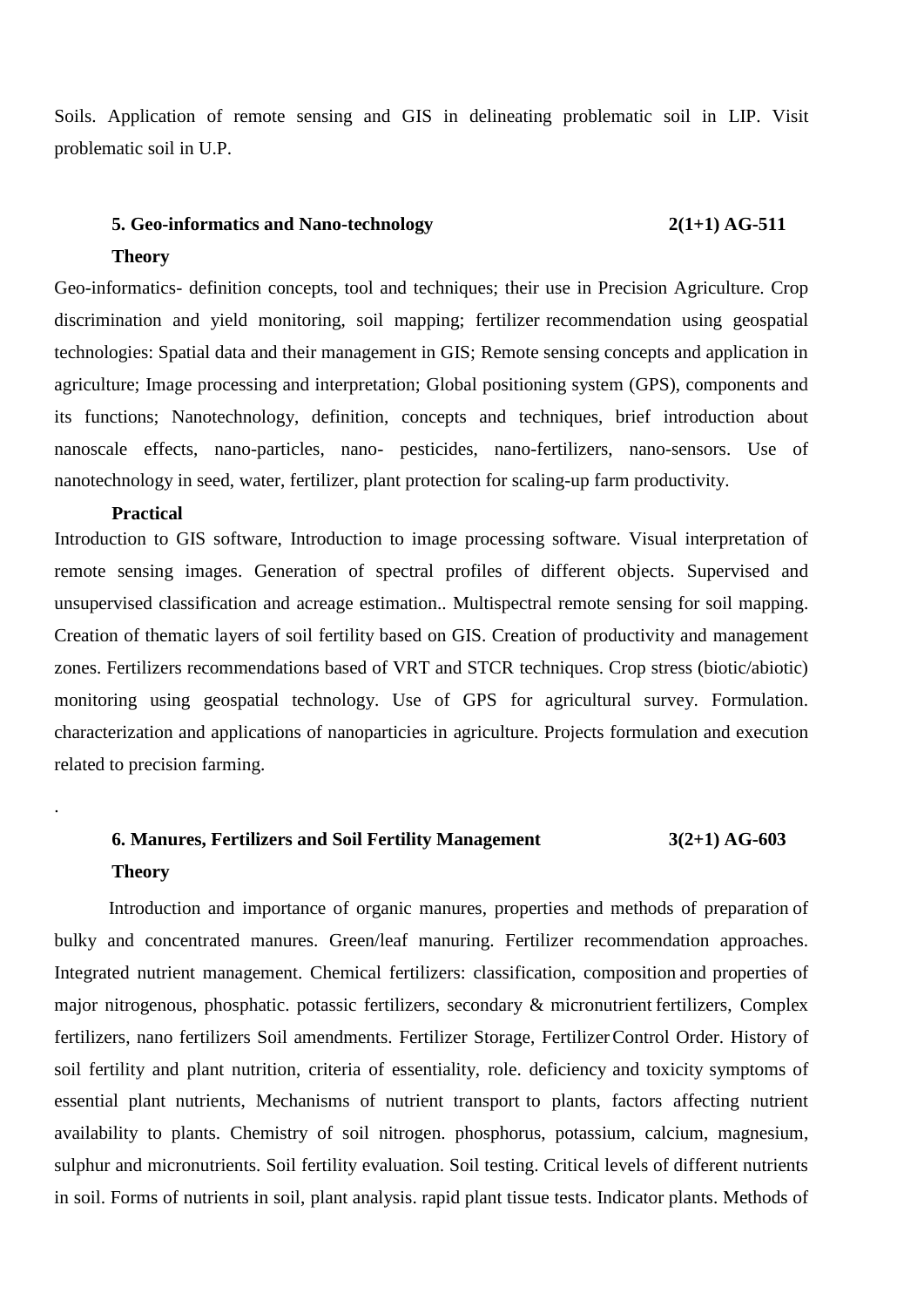fertilizer recommendations to crops. Factor influencing nutrient use efficiency (NUE), methods of application underrainfed and irrigated conditions.

### **Practical**

Estimation of soil organic carbon, Estimation of available N available P, available K; available S available Ca and Mg and available Zn in soils. Estimation of N. P & K in plants. manures and fertilizers. Elementary idea of determination micro nutrients.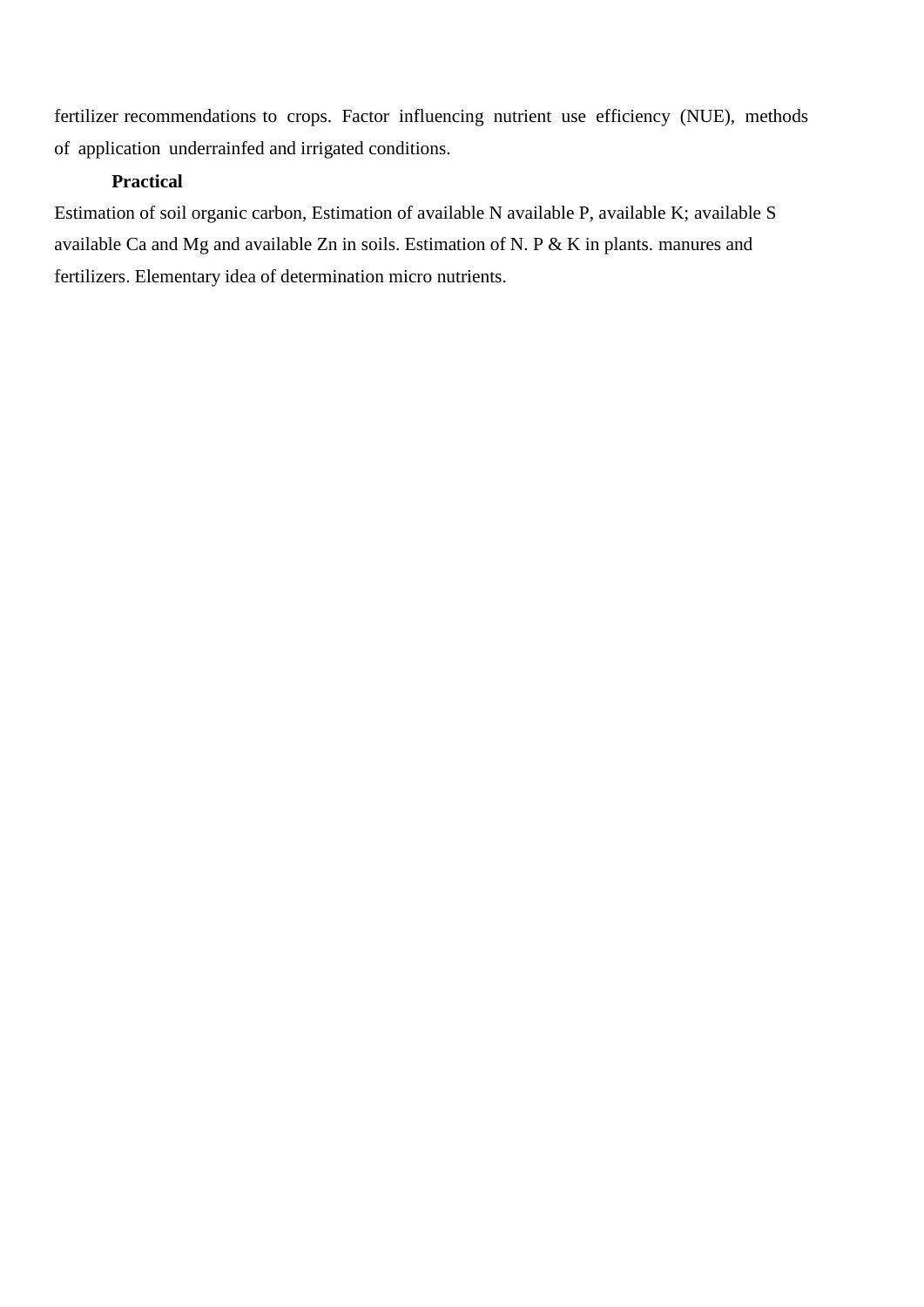#### **ELECTIVE COURSES**

# **1.Course title: Biopesticides & Biofertilizers 3(2+1) AGE-52 Theory**

History and concept of biopesticides. Importance. scope and potential of biopesticide. Definitions, concepts and classification of biopesticides viz. pathogen, botanical pesticides, and biorationales. Botanicals and their uses. Mass production technology of bio-pesticides. Virulence, pathogenicity and symptoms of entomopathogenic pathogens and nematodes. Methods of application of biopesticides. Methods of quality control and Techniques of biopesticides. Impediments and limitation in production and use of biopesticide. Biofertilizers Introduction. status and scope. Structure and characteristic features of bacterial biofertilizers-Azospirillum, Azotobacier, Pseudomonas. Rhizobium and FranIcia; Cynobacterial biofertilizers- Anabaena. Nostoc, Hapalosiphon and fungal biofertilizers- AM mycorrhiza andectomycorhiza. Nitrogen fixation -Free living and symbiotic nitrogen fixation. Mechanism of phosphate soluhilization and phosphate mobilization, K solubilization. Production technology: Strain selection, sterilization, growth and fermentation, mass production of carrier based and liquid biofertiizers. FCC) specifications and quality control of biofertilizers. Application technology for seeds', seedlings, tubers, sets etc. Biofertilizers -Storage, shelf life, quality control and marketing. Factors influencing the efficacy of biofertilizers.

#### **Practical**

Isolation and purification of important biopcsticides: Trichoderma Pseudomonas, Bacillus, Metarlozium etc. and its production. Identification of important botanicals. Visit to biopesticide laboratory in nearby area. Field visit to explore naturally infected cadavers. Identification of entomopathogenic entities in field condition. Quality control of biopesticides. Isolation and purification of Azaspirillum , Azotobacter, Rhizobium. P-solubilizers and cyanobacteria. Mass multiplication and inoculums production of biofertilizers. Isolation of AMfungi -Wet sieving method and sucrose gradient method. Mass production of AM inoculants

#### **2.Agrochemicals 3(2+1) AGE-56**

#### **Theory**

An introduction to agrochemicals, their type and role in agriculture, effect onenvironment, soil, human and animal health. merits and demerits of their uses in agriculture management of agrochemicals for sustainable agriculture. Herbicides-Major classes, properties and important